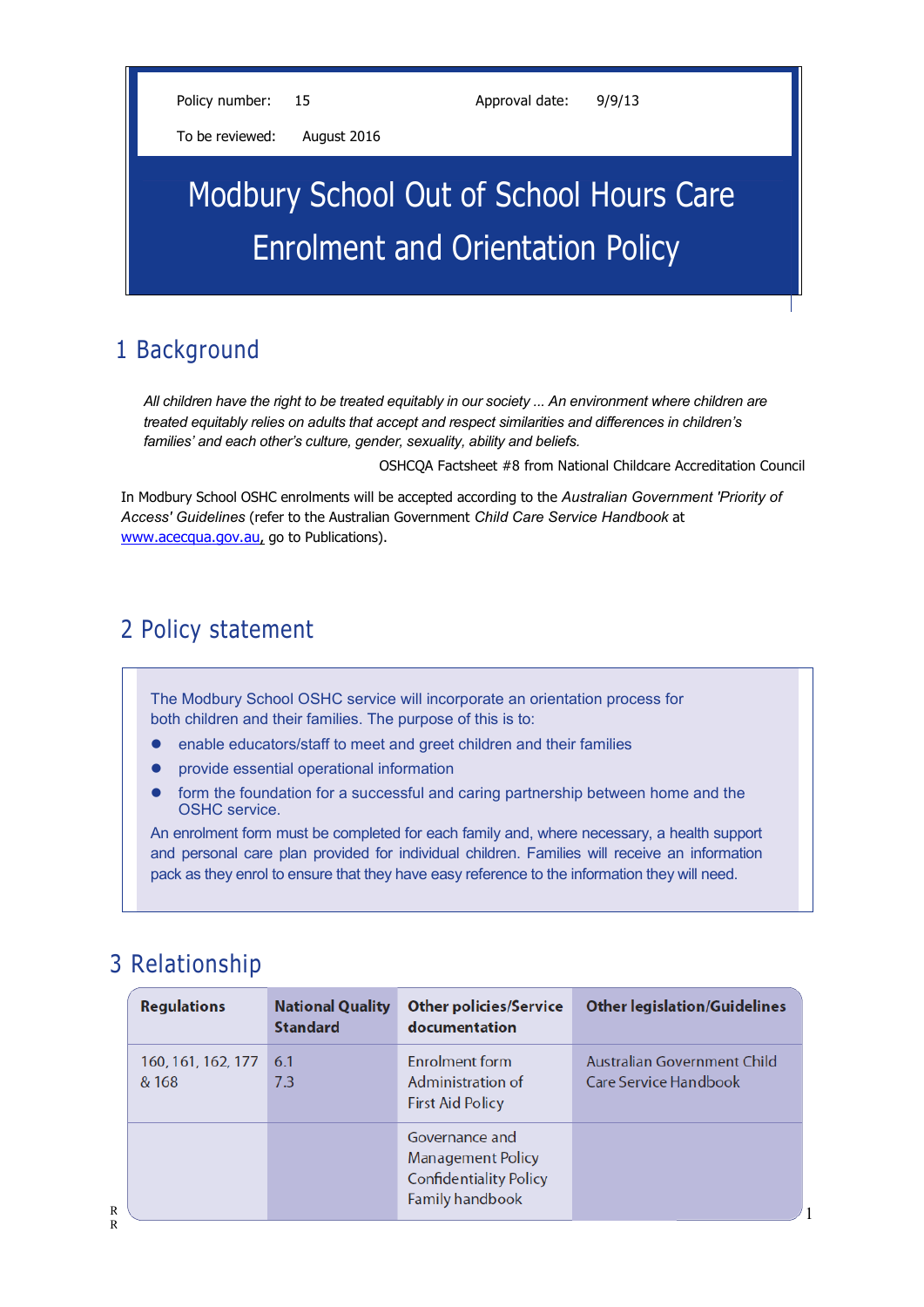# 4 The policy addresses the following areas

### 4.1 General

- Families will be required to complete enrolment forms every 12 months
- Families will be reminded to update their information.
- $\bullet$  Storage of and access to enrolment information (refer to the Governance and Management Policy— Maintenance of Records and Confidentiality Policy).
- Families not fluent in English will be supplied with any required support to complete the enrolment.
- Waiting list information, if relevant, should be included.
- Families using care services must take responsibility for advising the service when any of the following changes occur:
	- name
	- contact information such as phone, mobile phone or email
	- emergency contacts that service has been given
	- the collection authorisation for the service
	- responsibility for the account.

This information should be highlighted in the family handbook and also verbally explained as part of the enrolment process.

- The names, addresses and contact details of all people authorised to collect children from the service will be included on the enrolment form and signed by the parent/guardian, and any changes to these must be advised in writing to the service by the custodial parent/guardian as soon as possible.
- $\bullet$  If the custodial parent/guardian arranges for an unauthorised person to collect his/her child from the service, the parent/guardian must advise the service via a telephone conversation and confirm who will collect the child. An email or text message can be verification of a phone call. Educators/staff will seek proof of identity in cases where the person authorised to collect children is not known to staff.
- $\bullet$  There should be clear policy statements about custodial issues, and strategies in place to support educators/staff.
- Educators/staff must communicate with families in a positive and supportive manner to develop the parent–child relationship and the parent–staff relationship.
- Families will have access to the director at any reasonable time, to discuss any concerns regarding their child. This may be on the spot, by telephone or by appointment.
- Educators/staff will not discuss with families confidential information regarding any other child or family within the service.
- $\bullet$  Families may visit the service at any reasonable time while their child is in care.
- $\bullet$  Where an Intervention Order exists, staff will uphold the efficacy of the order where it is reasonably practicable and safe to do so. If there is an immediate danger to the child as a result of carrying out or complying with any provision of an Intervention Order, then those provisions should not be carried out. Further information can be accessed at [www.crisis.sa.edu.au.](http://www.crisis.sa.edu.au/)
- $\bullet$  In the case of a parent/guardian arriving at the service in a visibly intoxicated or otherwise unfit state to drive to collect a child, the person will be encouraged to contact another adult to drive him/her and the child home, or the service will offer to call a taxi. If the unfit person insists on taking the child, the police will be immediately informed and the release of that child into the care of that person should be delayed until such time as the police arrive. The parent/guardian shall be advised that such will occur.
- $\bullet$  Where any perceived safety to a child is at risk (in relation to access to that child), the police will be immediately requested for assistance.
- Enrolment information must include hours of operation for each component of care. Suitability of the hours of operation will be reconsidered as necessary.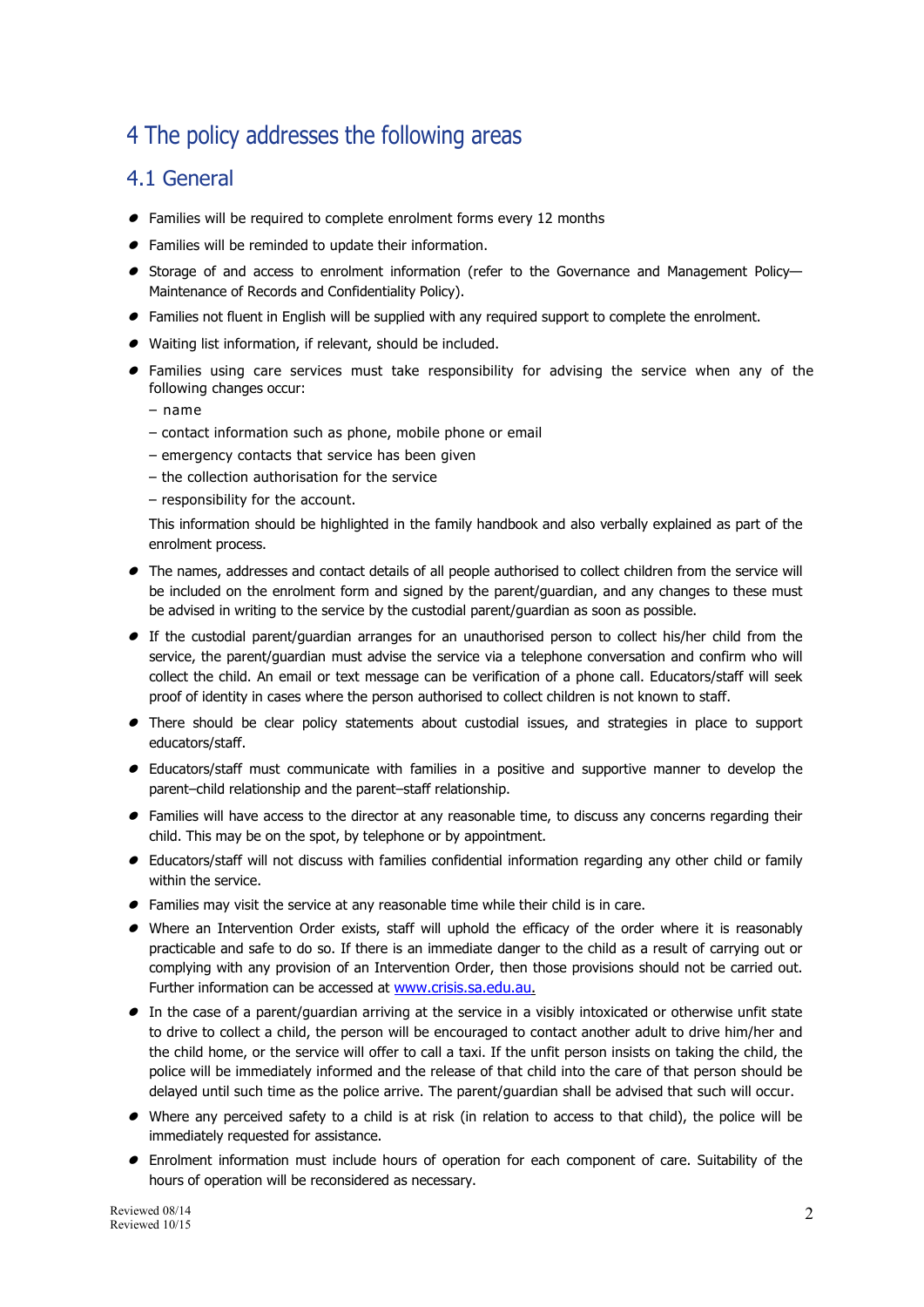#### 4.2 Access to the service

- Access and enrolments will be subject to the Priority of Access Guidelines (*Child Care Service Handbook*).
- Equal opportunity principles will be observed in relation to access to the service for children and families.
- $\bullet$  Placement is to be organised through the director in accordance with the service policy.
- $\bullet$  Staff and committee members must pay the standard fee if their children attend the service.
- Where relevant, establish a waiting list and service protocols for managing that list.
- Access to the service will be denied in the case of children being suspended or excluded from the service. Exclusion will occur only after all other avenues of communication and support have been exhausted and when:
	- a child puts one or more children at risk through inappropriate/dangerous behaviour (see Interactions with Children Policy)
	- a child has an infectious disease (see Infectious Diseases and Infestations Policy)
	- a child's needs are such that specific staff training or venue adaptation maybe required—in such instances the child should be able to access the service when appropriately qualified educators are identified and the necessary physical support requirements can be met.
- Children of employees or management committee members will be considered on an individual basis.

### 4.3 Orientation

When new children arrive, take time to get to know them. You may begin this process by having them give some written information (eg 'About me sheet'). This information can be the start of developing a child's profile. Modbury School OSHC will take the following actions:

- Check out all the information on the enrolment form.
- $\bullet$  Spend time explaining how the session will work and what they may and may not do. 'Buddying' a new child with someone who has used OSHC for some time is useful.
- Explain boundaries.
- Explain 'OSHC rules' and how they fit with school rules.
- $\bullet$  Introduce them to other educators as soon as possible.
- $\bullet$  Frequently take time to ask how they are settling in.

#### *For families*

- Would you like educators to deliver or collect from the classroom? If yes, how long do you want this to continue?
- $\bullet$  Educators will keep you informed about this process as there may come a time when the child is quite comfortable to change the arrangements.
- $\bullet$  Do you have clear strategies to remind children that they are to come to OSHC?

#### *For educators*

- Which new children need to be collected from and taken to classrooms?
- What is the process when a booked child does not arrive?
- Explain the daily routine to new children (eg coming to OSHC from class, roll call, play and activities, food and afternoon tea procedures including hand washing and toilets).